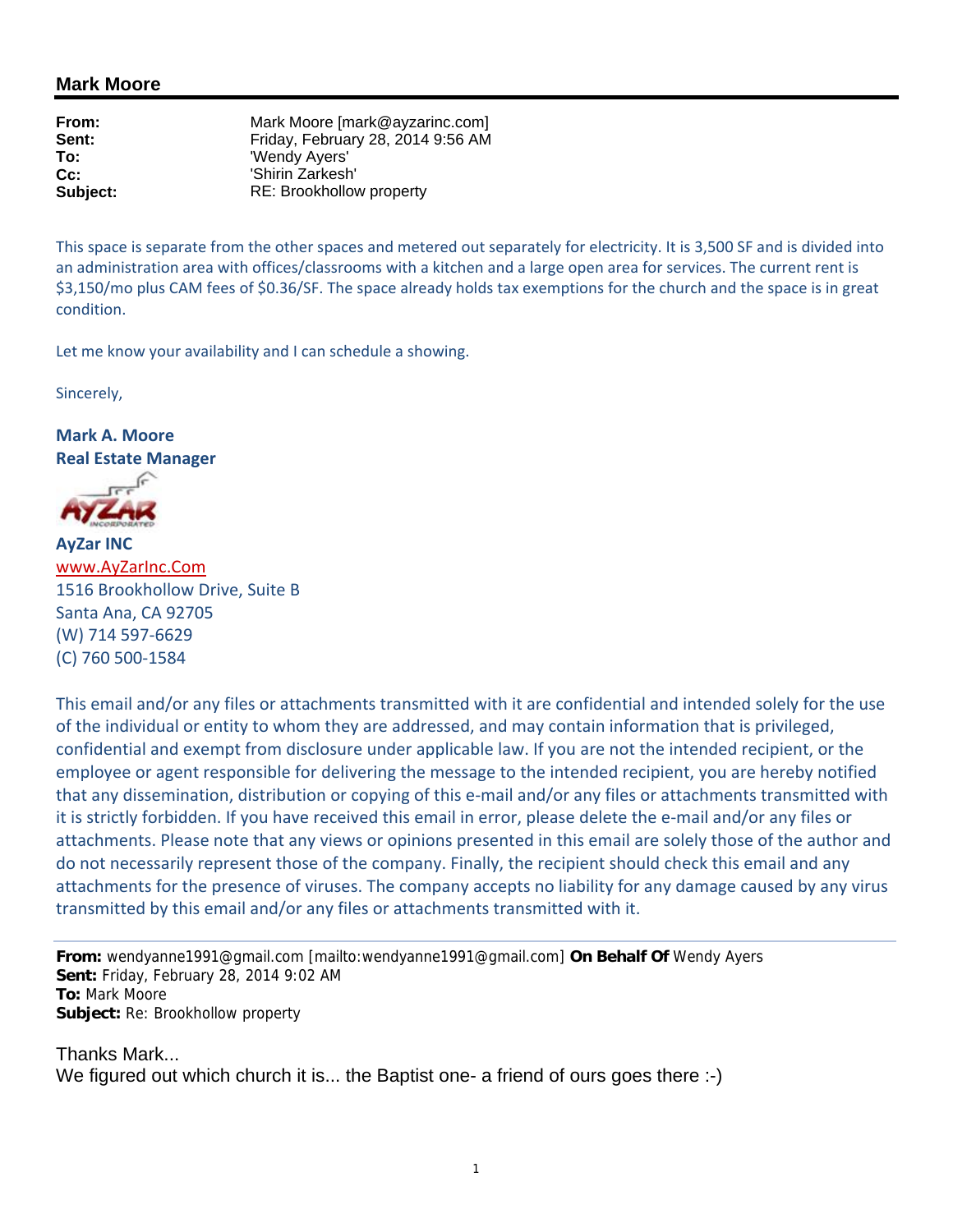How many square feet is it? What would be the monthly rent? And what would the rent include- any utilities? Would we have to share any space with the owner of the building like the other location?

Thanks so much! Look forward to hearing back and setting a time (next week) to come take a look.

Wendy Ayers

On Fri, Feb 28, 2014 at 8:56 AM, Mark Moore <mark@ayzarinc.com> wrote:

It's at 1502 Warner Santa Ana CA. It is the church facing the street. It has visibility and sign options. Let me know if you would like a tour inside.

Sincerely,

**Mark A. Moore**

**Real Estate Manager**



**AyZar INC**

www.AyZarInc.Com

1516 Brookhollow Drive, Suite B

Santa Ana, CA 92705

(W) 714 597‐6629

(C) 760 500‐1584

This email and/or any files or attachments transmitted with it are confidential and intended solely for the use of the individual or entity to whom they are addressed, and may contain information that is privileged, confidential and exempt from disclosure under applicable law. If you are not the intended recipient, or the employee or agent responsible for delivering the message to the intended recipient, you are hereby notified that any dissemination, distribution or copying of this e‐mail and/or any files or attachments transmitted with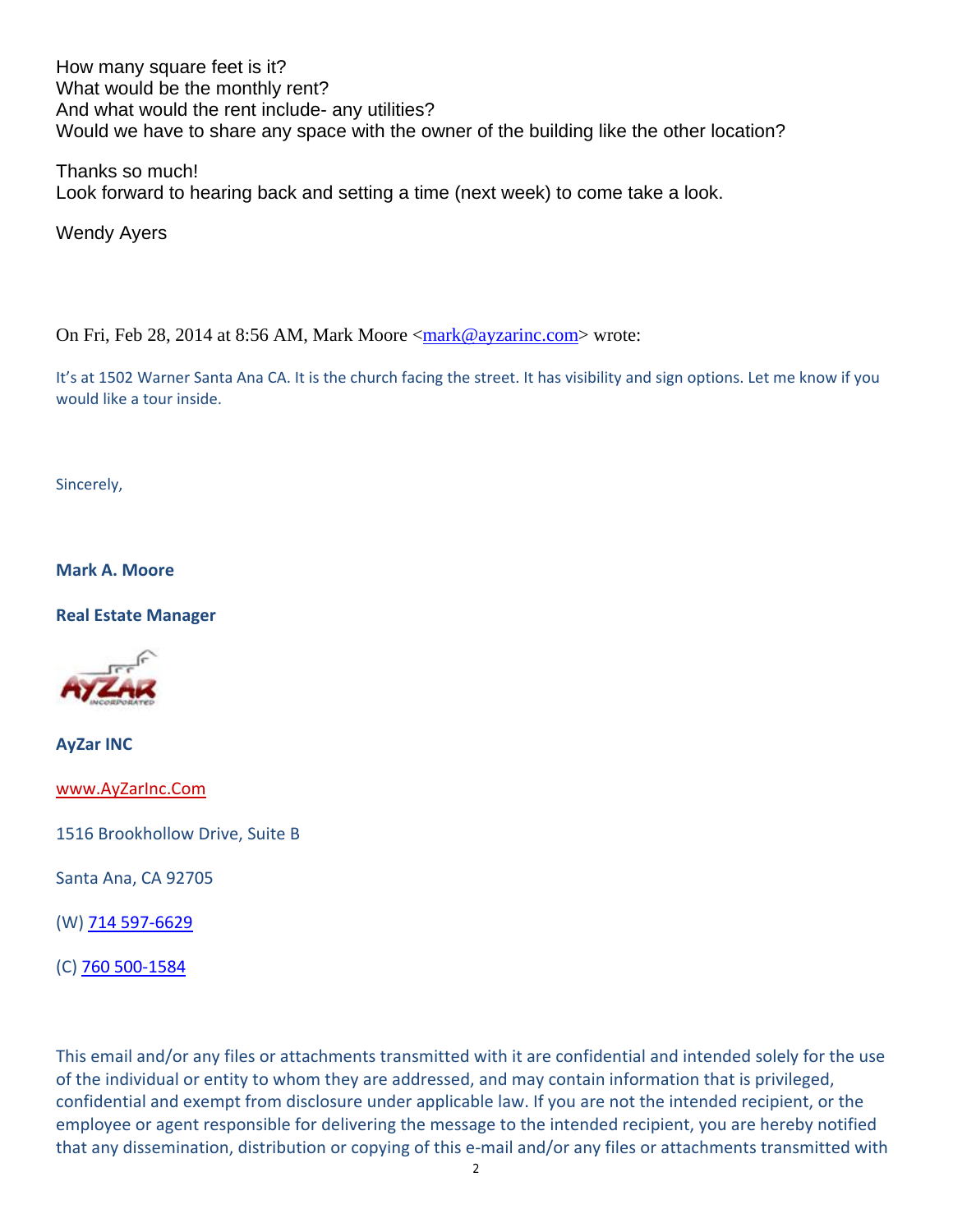it is strictly forbidden. If you have received this email in error, please delete the e‐mail and/or any files or attachments. Please note that any views or opinions presented in this email are solely those of the author and do not necessarily represent those of the company. Finally, the recipient should check this email and any attachments for the presence of viruses. The company accepts no liability for any damage caused by any virus transmitted by this email and/or any files or attachments transmitted with it.

**From:** Wendy [mailto:wendyanne1991@gmail.com] **Sent:** Thursday, February 27, 2014 5:19 PM

**To:** Mark Moore **Subject:** Re: Brookhollow property

Yes we might be- can you tell me the address so we can drive by- we will not bother the tenants.

Thanks!

Sincerely,

Wendy Ayers

## www.wendyanne.com

On Feb 27, 2014, at 4:27 PM, "Mark Moore" <mark@ayzarinc.com> wrote:

Hello Wendy,

I wanted to follow up with you and let you know a church within Brookhollow is planning on moving out of there space. Since you were looking for a location, I thought you could be a good match to move in since it is already built out to accommodate a church.

Please let me know if you are interested and I can show you and your colleagues the property.

Sincerely,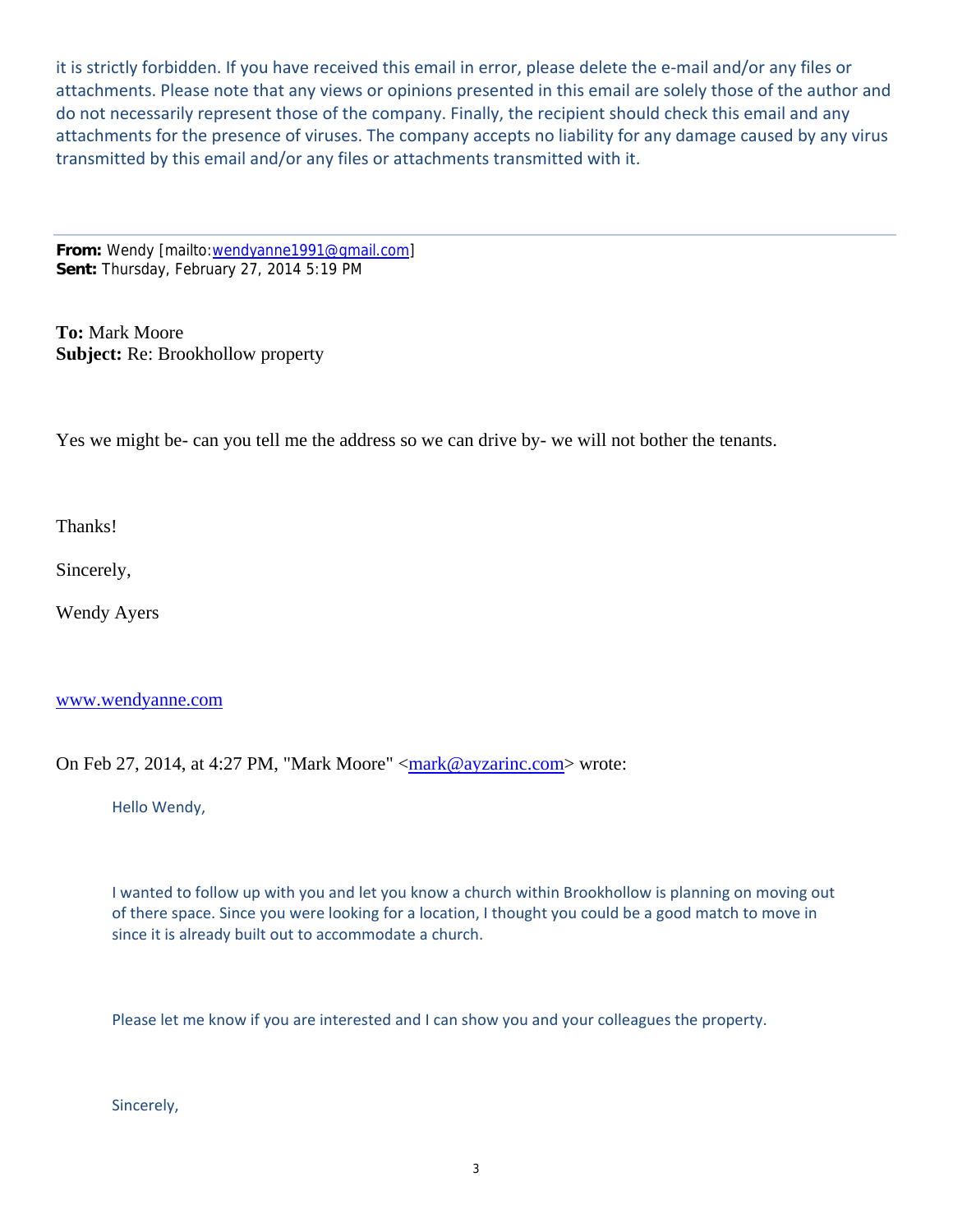**Mark A. Moore**

**Real Estate Manager**

**<image001.jpg>**

**AyZar INC**

www.AyZarInc.Com

1516 Brookhollow Drive, Suite B

Santa Ana, CA 92705

(W) 714 597‐6629

(C) 760 500‐1584

This email and/or any files or attachments transmitted with it are confidential and intended solely for the use of the individual or entity to whom they are addressed, and may contain information that is privileged, confidential and exempt from disclosure under applicable law. If you are not the intended recipient, or the employee or agent responsible for delivering the message to the intended recipient, you are hereby notified that any dissemination, distribution or copying of this e-mail and/or any files or attachments transmitted with it is strictly forbidden. If you have received this email in error, please delete the e-mail and/or any files or attachments. Please note that any views or opinions presented in this email are solely those of the author and do not necessarily represent those of the company. Finally, the recipient should check this email and any attachments for the presence of viruses. The company accepts no liability for any damage caused by any virus transmitted by this email and/or any files or attachments transmitted with it.

**From:** Mark Moore [mailto:mark@ayzarinc.com] **Sent:** Tuesday, November 19, 2013 4:48 PM **To:** 'Wendy Ayers' **Subject:** RE: Brookhollow property

Good afternoon Wendy,

I hope all is well. Can you give me an update on if you were able to meet with you staff about the possibility of moving to Brookhollow? Please let me know if you need any additional questions?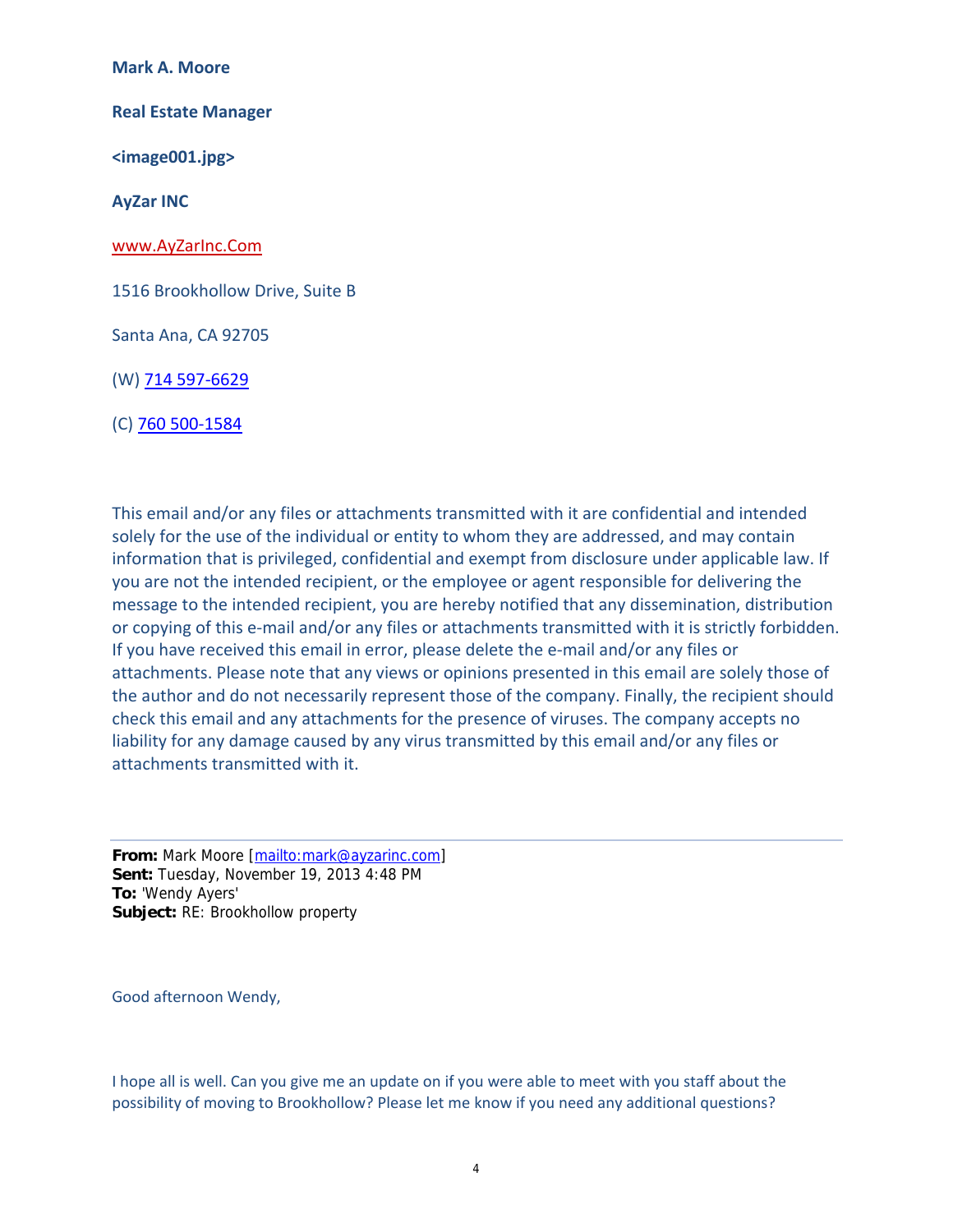Thanks,

**Mark A. Moore**

**Real Estate Manager**

**<image001.jpg>**

**AyZar INC**

www.AyZarInc.Com

1516 Brookhollow Drive, Suite B

Santa Ana, CA 92705

(W) 714 597‐6629

(C) 760 500‐1584

This email and/or any files or attachments transmitted with it are confidential and intended solely for the use of the individual or entity to whom they are addressed, and may contain information that is privileged, confidential and exempt from disclosure under applicable law. If you are not the intended recipient, or the employee or agent responsible for delivering the message to the intended recipient, you are hereby notified that any dissemination, distribution or copying of this e-mail and/or any files or attachments transmitted with it is strictly forbidden. If you have received this email in error, please delete the e‐mail and/or any files or attachments. Please note that any views or opinions presented in this email are solely those of the author and do not necessarily represent those of the company. Finally, the recipient should check this email and any attachments for the presence of viruses. The company accepts no liability for any damage caused by any virus transmitted by this email and/or any files or attachments transmitted with it.

**From:** wendyanne1991@gmail.com [mailto:wendyanne1991@gmail.com] **On Behalf Of** Wendy Ayers **Sent:** Monday, November 04, 2013 1:30 PM **To:** Mark Moore **Subject:** Re: Brookhollow property

Hi Mark, I wanted to let you know we aren't having our staff meeting for the next 2 weeks.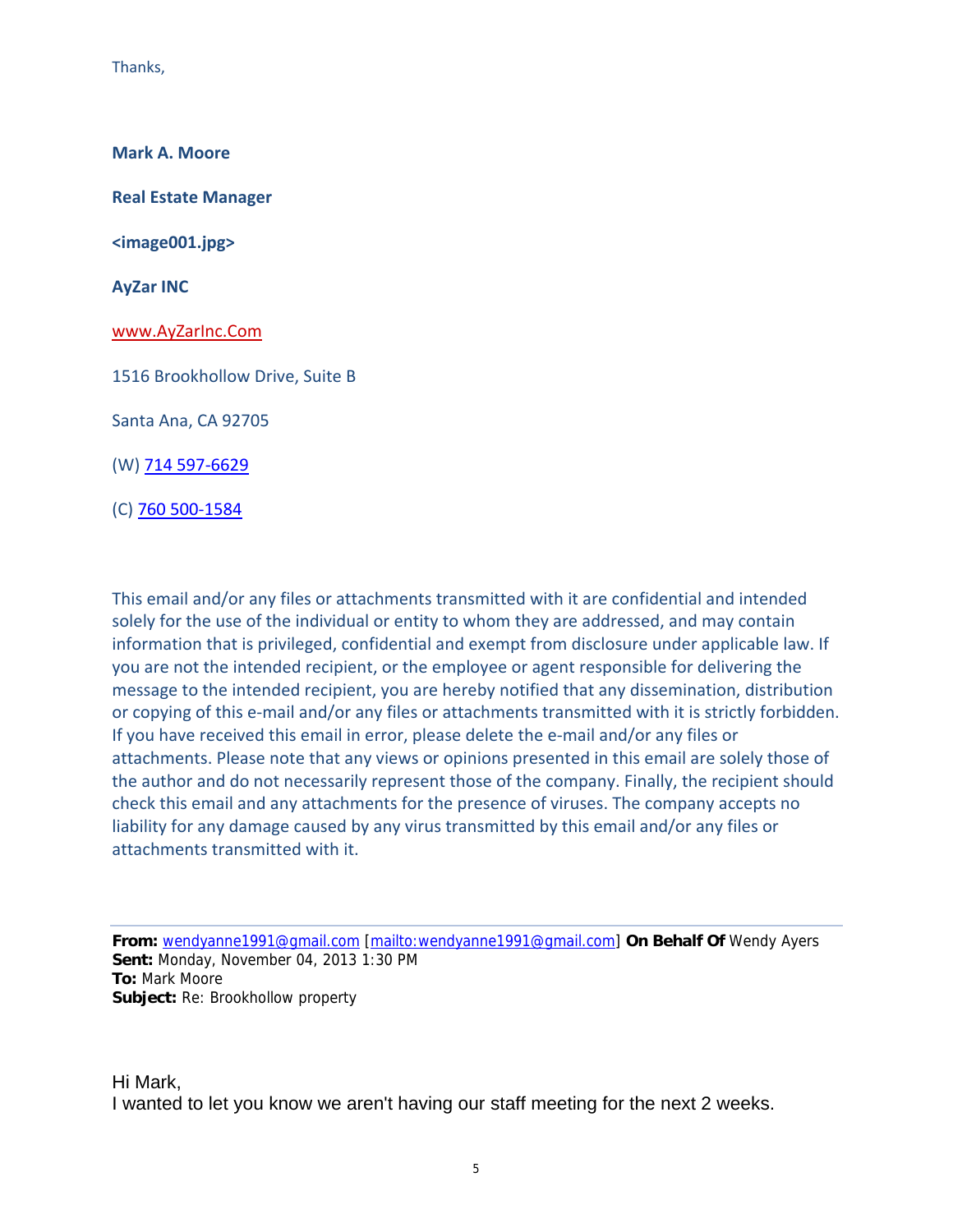This means it will take a bit longer for our staff to look everything and discuss the options for this building.

Church decisions sometimes move very slowly- sorry about that.

As soon as we have some kind of action to move forward I will let you know!

Thanks,

On Thu, Oct 24, 2013 at 12:15 PM, Mark Moore <mark@ayzarinc.com> wrote:

Thanks for the update Wendy.

**Mark A. Moore**

**Real Estate Manager**

**<image001.jpg>**

**AyZar INC**

www.AyZarInc.Com

1516 Brookhollow Drive, Suite B

Santa Ana, CA 92705

(W) 714 597‐6629

(C) 760 500‐1584

This email and/or any files or attachments transmitted with it are confidential and intended solely for the use of the individual or entity to whom they are addressed, and may contain information that is privileged, confidential and exempt from disclosure under applicable law. If you are not the intended recipient, or the employee or agent responsible for delivering the message to the intended recipient, you are hereby notified that any dissemination, distribution or copying of this e-mail and/or any files or attachments transmitted with it is strictly forbidden. If you have received this email in error, please delete the e‐mail and/or any files or attachments. Please note that any views or opinions presented in this email are solely those of the author and do not necessarily represent those of the company. Finally, the recipient should check this email and any attachments for the presence of viruses. The company accepts no liability for any damage caused by any virus transmitted by this email and/or any files or attachments transmitted with it.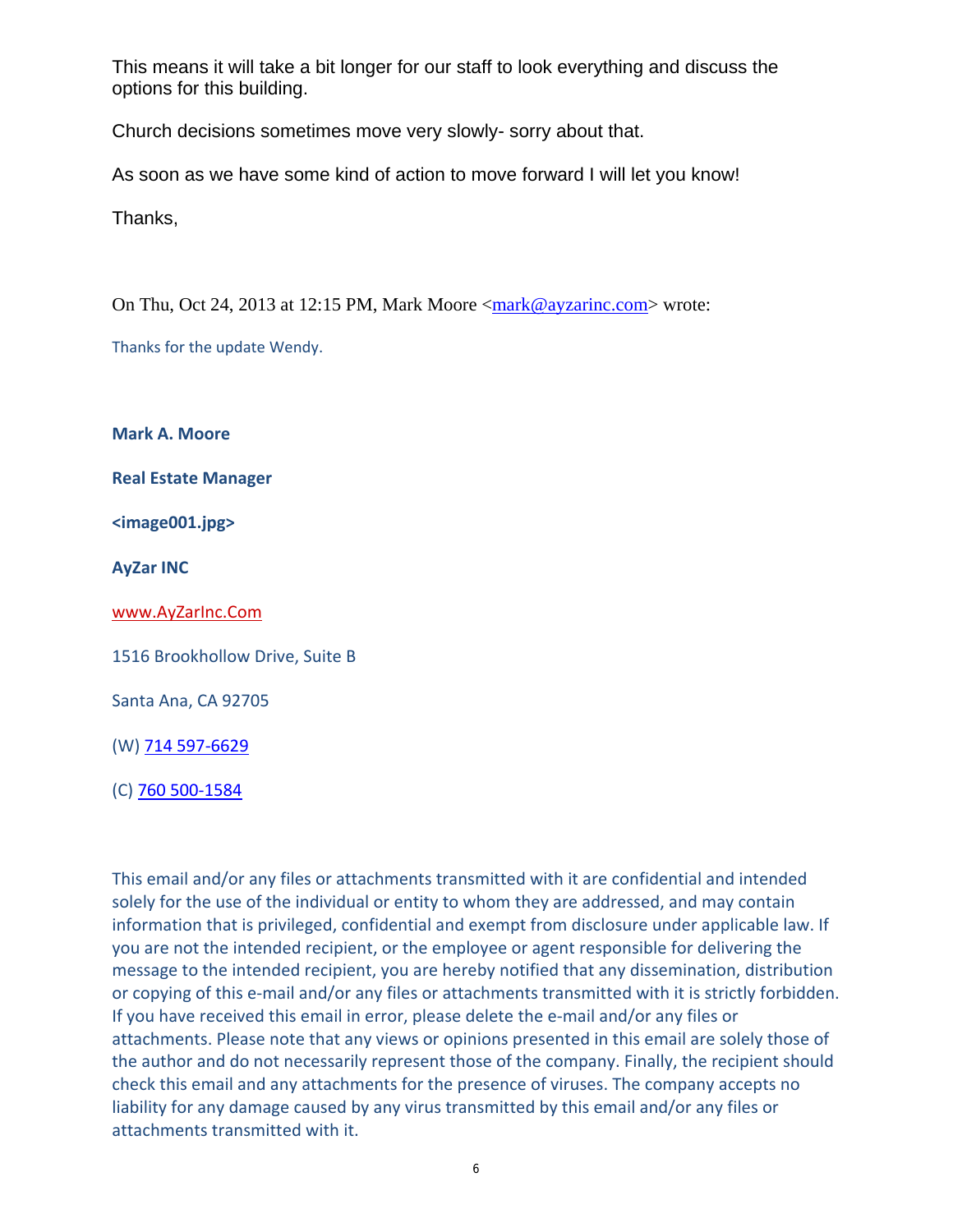**From:** wendyanne1991@gmail.com [mailto:wendyanne1991@gmail.com] **On Behalf Of** Wendy Ayers **Sent:** Thursday, October 24, 2013 12:12 PM

**To:** Mark Moore **Subject:** Re: Brookhollow property

Hi Mark,

We are still discussing the possibility of this location for our church. I will try and get back with you before the weekend. If we need a tour, I will be sure to contact you ASAP.

Thank you for your patience-

On Thu, Oct 24, 2013 at 11:00 AM, Mark Moore <mark@ayzarinc.com> wrote:

Good morning Wendy,

I wanted to follow up with you regarding you interest in 1502 Brookhollow. How did the discussion go with your church staff on Monday? Also, has Adam had a chance to review the plans I sent over? Please let me know if you have any additional questions or would like an additional tour.

Thanks,

**Mark A. Moore**

**Real Estate Manager**

**<image001.jpg>**

**AyZar INC**

www.AyZarInc.Com

1516 Brookhollow Drive, Suite B

Santa Ana, CA 92705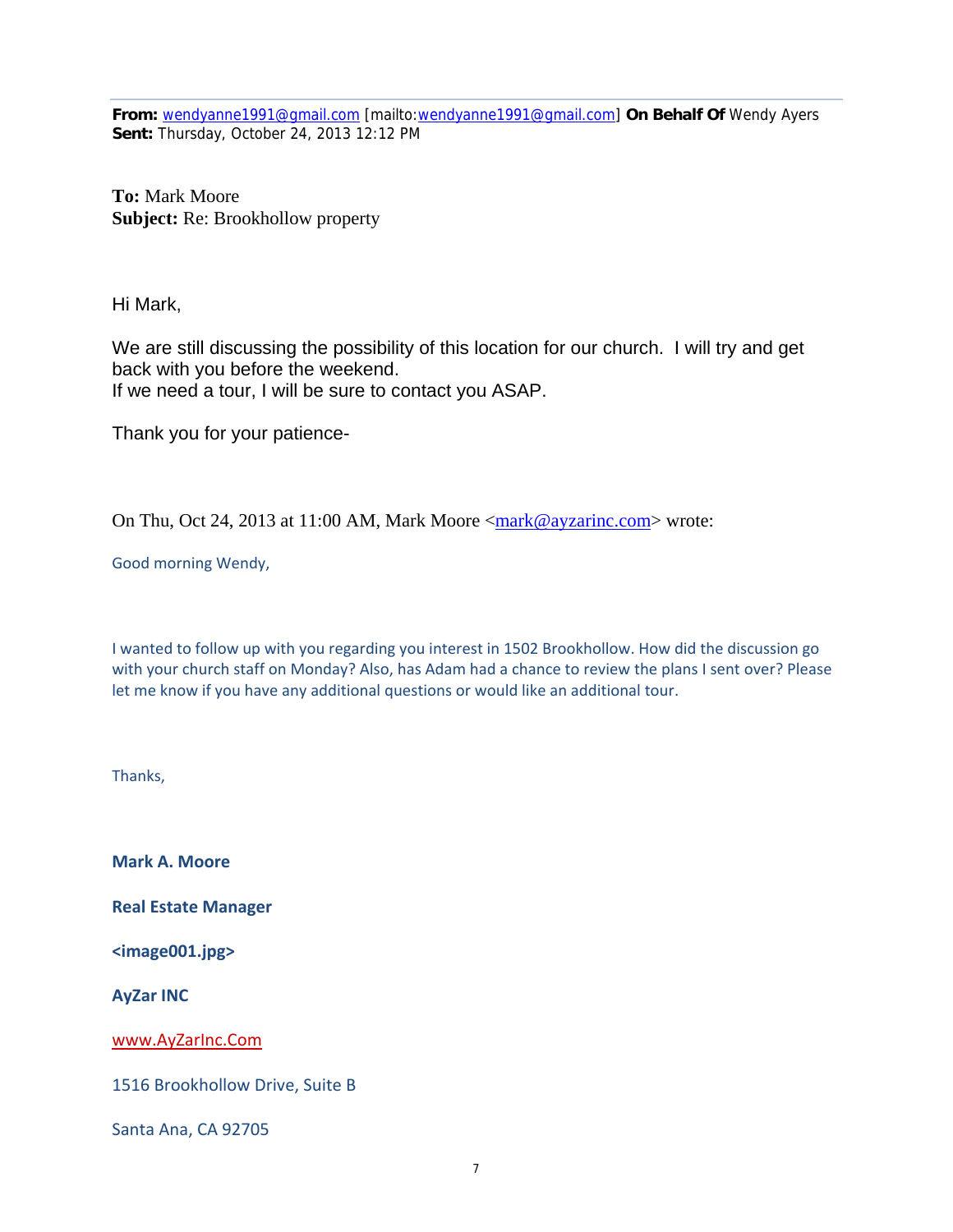(W) 714 597‐6629

(C) 760 500‐1584

This email and/or any files or attachments transmitted with it are confidential and intended solely for the use of the individual or entity to whom they are addressed, and may contain information that is privileged, confidential and exempt from disclosure under applicable law. If you are not the intended recipient, or the employee or agent responsible for delivering the message to the intended recipient, you are hereby notified that any dissemination, distribution or copying of this e-mail and/or any files or attachments transmitted with it is strictly forbidden. If you have received this email in error, please delete the e‐mail and/or any files or attachments. Please note that any views or opinions presented in this email are solely those of the author and do not necessarily represent those of the company. Finally, the recipient should check this email and any attachments for the presence of viruses. The company accepts no liability for any damage caused by any virus transmitted by this email and/or any files or attachments transmitted with it.

**From:** wendyanne1991@gmail.com [mailto:wendyanne1991@gmail.com] **On Behalf Of** Wendy Ayers

**Sent:** Monday, October 21, 2013 12:07 PM **To:** Mark Moore **Subject:** Re: Brookhollow property

Thank you Mark~

I will give this to Adam.

We have a church staff meeting tonight- hopefully we will be able to talk about the possibilities of this property as our new church location.

Sincerely,

On Mon, Oct 21, 2013 at 11:37 AM, Mark Moore <mark@ayzarinc.com> wrote:

Hello Wendy,

Hope you had a good weekend. I have attached the floor plan for 1502 Brookhollow. Please feel free to play around with it to see how it could work for your use. If you have any questions please let me know.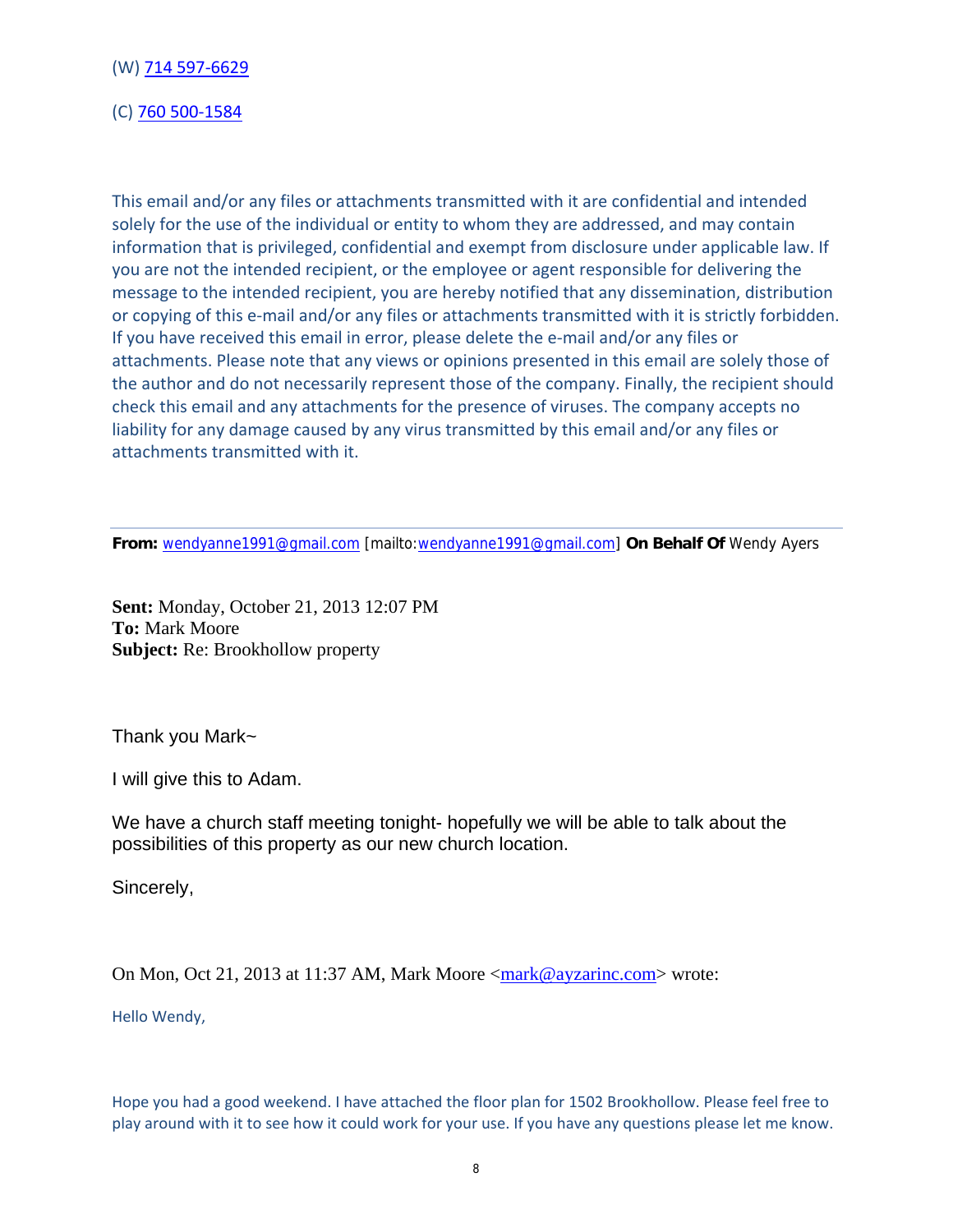Sincerely,

**Mark A. Moore**

**Real Estate Manager**

**<image001.jpg>**

**AyZar INC**

www.AyZarInc.Com

1516 Brookhollow Drive, Suite B

Santa Ana, CA 92705

(W) 714 597‐6629

(C) 760 500‐1584

This email and/or any files or attachments transmitted with it are confidential and intended solely for the use of the individual or entity to whom they are addressed, and may contain information that is privileged, confidential and exempt from disclosure under applicable law. If you are not the intended recipient, or the employee or agent responsible for delivering the message to the intended recipient, you are hereby notified that any dissemination, distribution or copying of this e-mail and/or any files or attachments transmitted with it is strictly forbidden. If you have received this email in error, please delete the e‐mail and/or any files or attachments. Please note that any views or opinions presented in this email are solely those of the author and do not necessarily represent those of the company. Finally, the recipient should check this email and any attachments for the presence of viruses. The company accepts no liability for any damage caused by any virus transmitted by this email and/or any files or attachments transmitted with it.

**From:** wendyanne1991@gmail.com [mailto:wendyanne1991@gmail.com] **On Behalf Of** Wendy Ayers **Sent:** Wednesday, October 16, 2013 9:38 AM **To:** mark@ayzarinc.com **Subject:** RE: Brookhollow property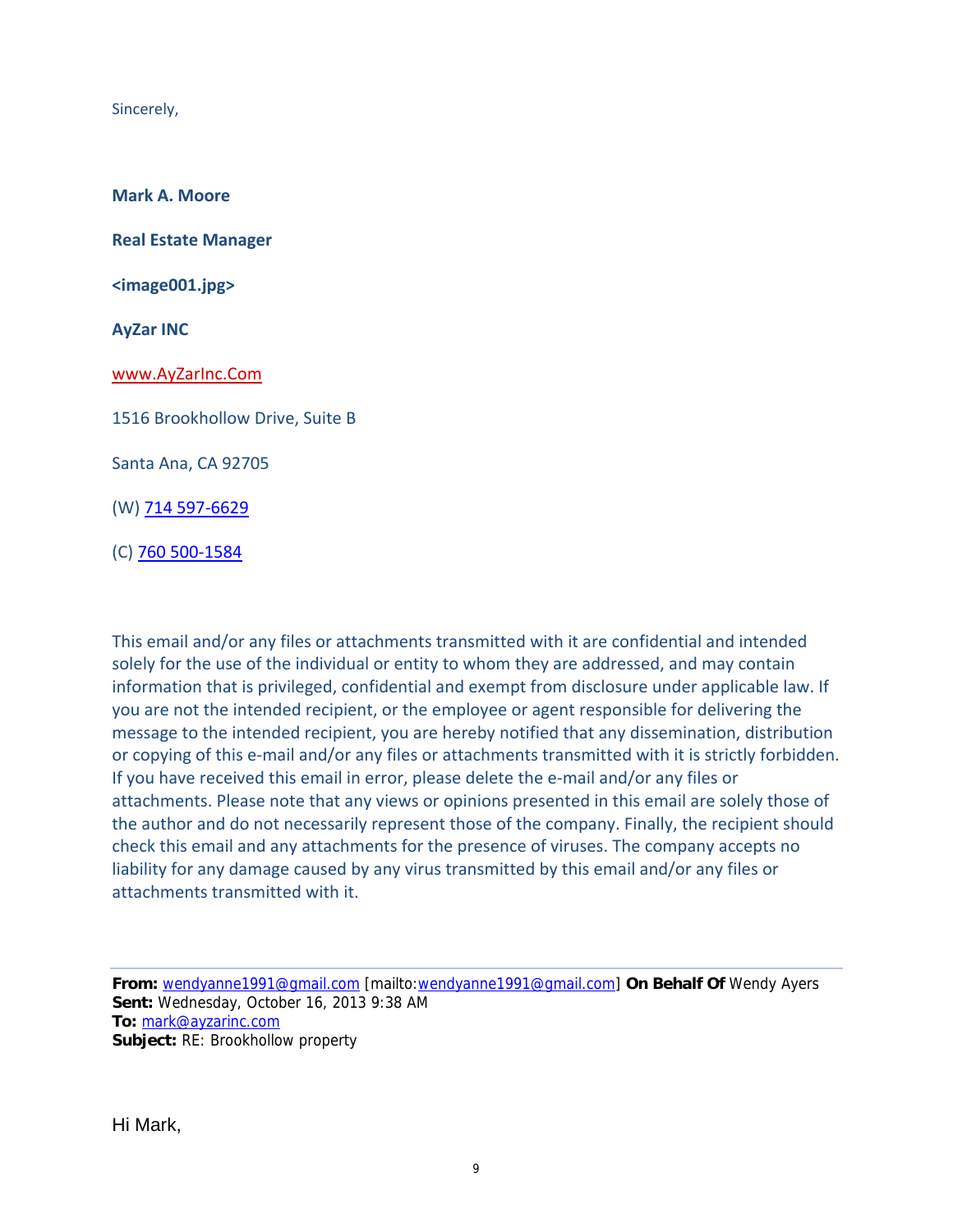Thank you for contacting Sandra about my email-

I got a forward email from you and I think there was an attachment; however I couldn't find it... would you resend the property outline for 1502?

Thank you!

-- Wendy Ayers

Owner and Designer of

WendyAnne.com

Toll Free 888-936-3926<br>Office 714-434-0909 Office 714-434-0909 Fax 714-434-0959

Like us & Follow us **Facebook Twitter Pintrest** 

-- Wendy Ayers

Owner and Designer of

WendyAnne.com

Toll Free 888-936-3926<br>Office 714-434-0909 Office 714-434-0909 Fax 714-434-0959

Like us & Follow us Facebook **Twitter Pintrest** 

-- Wendy Ayers